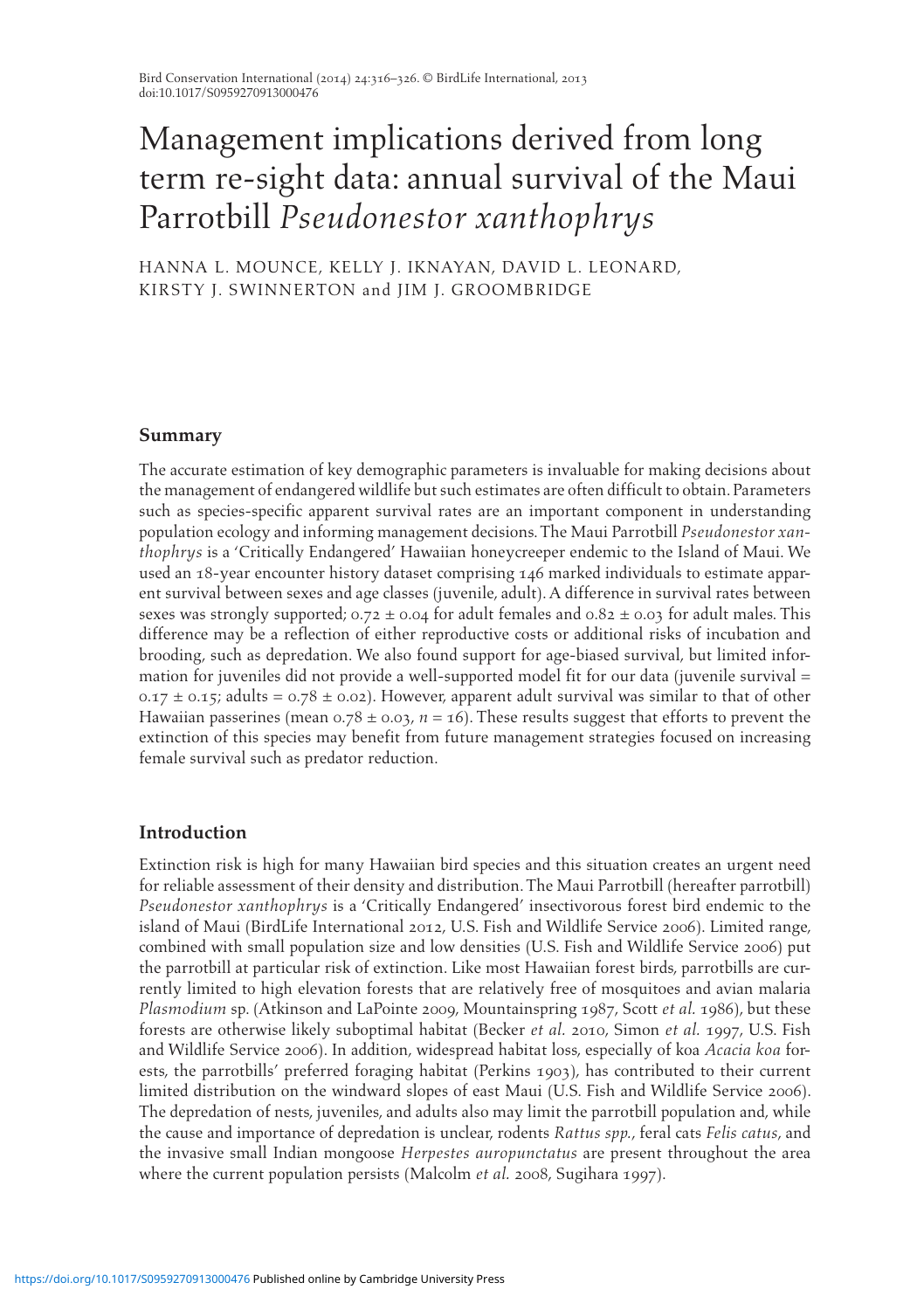Based on the 1980 Hawaii Forest Bird Survey that used island-wide point counts, the Maui Parrotbill population was estimated at  $502 \pm 116$  (Scott *et al.* 1986). As a rare species with low detection rates, more recent surveys have been unable to confirm the stability of the parrotbill population (Gorreson *et al.* 2009). Indeed, Brinck *et al.* (2012) found that the repeated sampling frequencies and number of visits that would be necessary to increase the power of these surveys to detect trends in the parrotbill population would be particularly high and therefore logistically unfeasible. Due to the limitations of these survey efforts for estimating the population size of a rare species, demographic analysis is perhaps the only alternative means for providing a better insight into the population dynamics of the Maui Parrotbill. An understanding of population demography, coupled with an understanding of the factors limiting population growth, is essential for recovering populations of endangered species, designing effective conservation strategies and making informed management decisions (Anders and Marshall 2005). While studies of population dynamics depend heavily on mortality and recruitment rates (Lebreton *et al.* 1993 ), such information is often lacking for endangered species but it is often these same species of conservation focus that would benefit the most from such studies (Beissinger and Westphal 1998).

 Fundamental to population demography is an understanding of the variability in survival among individuals (Eberhardt 1985 , Lack 1954 ). Accurate measurements of population-specific survival are essential for estimating reliable rates of population change, as many models of population dynamics are sensitive to small deviations in estimates of demographic measures (Noon and Sauer 1992 , Porneluzi and Faaborg 1999 , Woodworth 1999 ). Constant effort mist-netting and banding has historically been a common method used to estimate survival rates of passerines (DeSante and Burton 1994 ). This technique is limited by the fact that previously banded individuals are not always recaptured even though they may still be alive (Chase *et al.* 1997 ). Indeed, whether or not a banded bird is subsequently detected is a function of probabilities: survival, emigration and detection. Re-sighting and re-capturing marked individuals has since improved this method for generating the most accurate estimations of survival in forest bird species (Gardali and Nur 2006 , Johnson *et al.* 2006 , Sandercock *et al.* 2000 ). Furthermore, understanding variation in age-specific and sex-specific survival can provide valuable insights to inform the ecology and conservation of a species (Martin 2002, Sandercock et al. 2000).

 Considering the limitations of accurately estimating the population of rare species, accurate demographic data would provide managers with a yardstick to monitor the population trajectory of a species. However, the low densities and few individuals indicative of a rare and endangered species result in mark-recapture studies requiring large amounts of time and effort. In addition, parrotbills inhabit very rugged and remote terrain. Both these characteristics make collecting demographic data a challenge. Indeed, long-term demographic data for rare species inhabiting remote areas are rarely available for managers. Here we improve upon previous demographic estimates for this species (Vetter *et. al* 2012 ) by summarising survival probability of parrotbill in the core of their population range using 18 years of encounter data and we examine differences in age- and sex-specific survival probabilities.

## **Methods**

#### *Study Area*

 We conducted this study within the Hanawi Natural Area Reserve (NAR) on the windward slope of Haleakala volcano, Maui, Hawaii (Figure 1). Our 180 ha study site extended from 1,600 to 2,100 m in elevation. This study area is located within an 800 ha portion of the reserve, managed by the State of Hawaii and which has been fenced and free from invasive ungulates since 1997; it protects some of the most pristine native forest remaining in Hawaii. The area is mainly a montane wet forest characterised by rugged and steep terrain. Ohia *Metrosideros polymorpha* and olapa *Cheirodendron trigynum* are the dominant canopy species, although subalpine scrub and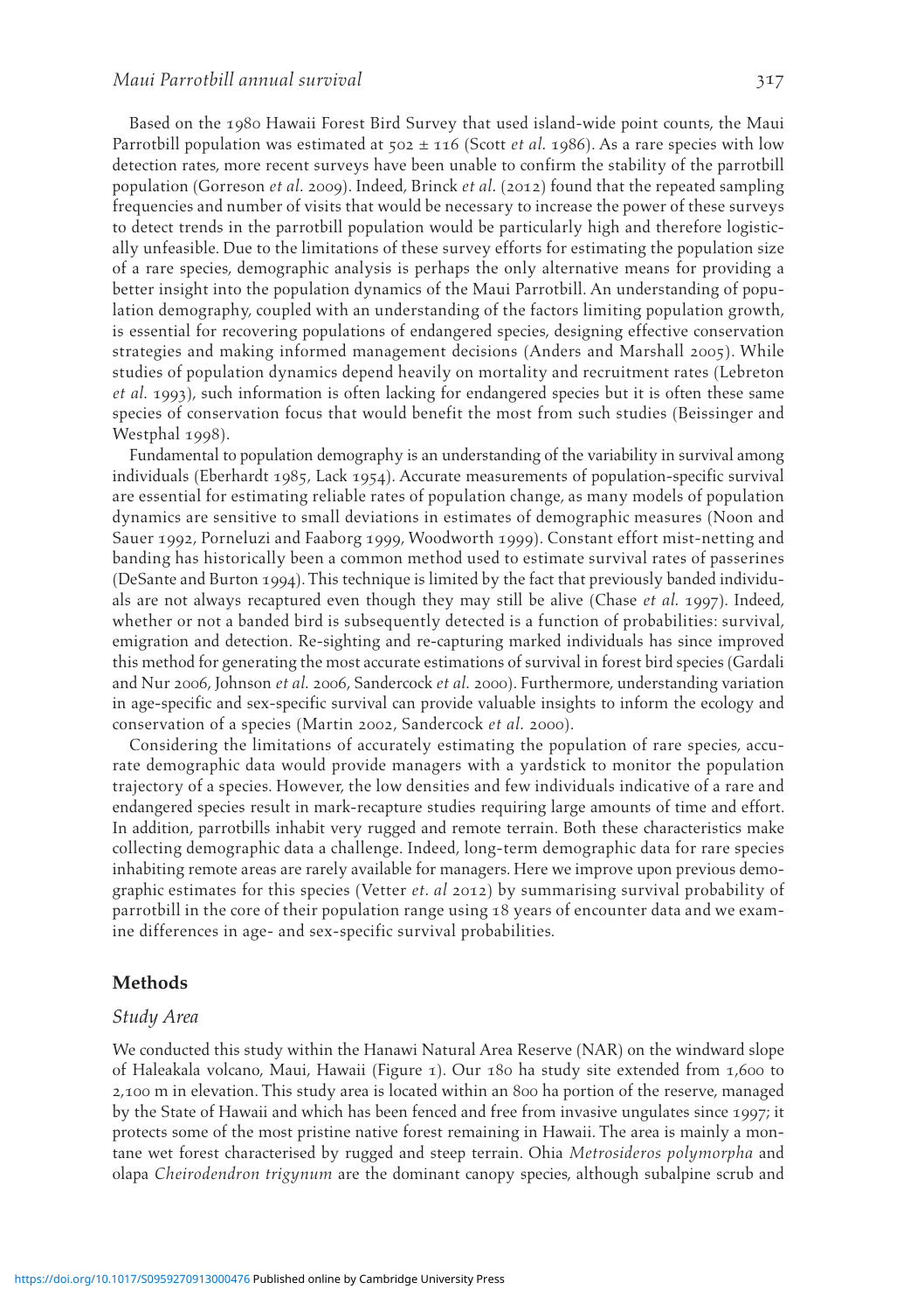

Figure 1. Study area within the Hanawi Natural Area Reserve, east Maui, Hawaii.

subalpine grassland occur at the highest elevations (Jacobi 1989 ). The study site supports the highest known density of Maui Parrotbill (Pratt *et al.* 2009, Scott *et al.* 1986).

#### *Mark-Recapture*

 Mark-recapture was a combination of recapture and re-sight efforts which varied across years, beginning at the higher elevations in 1994–1997 and resuming in 2006–2011 (Simon 1998, Simon *et al.* 2000, 2001, 2002, Berlin *et al.* 2001a, b, Pratt *et al.* 2001) and beginning at the lower elevations in 1998 and continuing through 2011. Recapture and re-sight effort was consistent since banding of parrotbills began with some inter-year variation. Most recapture and re-sight effort has occurred from January to June during the peak of the breeding season.

Banding occurred across two field sites connected by an extensive trail system (Figure 1). Individuals were initially captured in mist-nets and banded with a unique combination of a U.S. Fish and Wildlife Service numbered band and three darvic plastic colored leg bands. To increase the capture rates above that of passive mist net efforts, playbacks were used in areas where unbanded individuals had been located. Once captured, parrotbills were aged and sexed using plumage and morphometric criteria (Berlin *et al.* 2001a). Both passive and targeted banding continued annually in different locations covering each study site. Re-sights were obtained by searching for banded individuals systematically across all trails, during each breeding season, as well as opportunistically in the same areas throughout the rest of the year. Subsequent re-sights were documented along with GPS locations.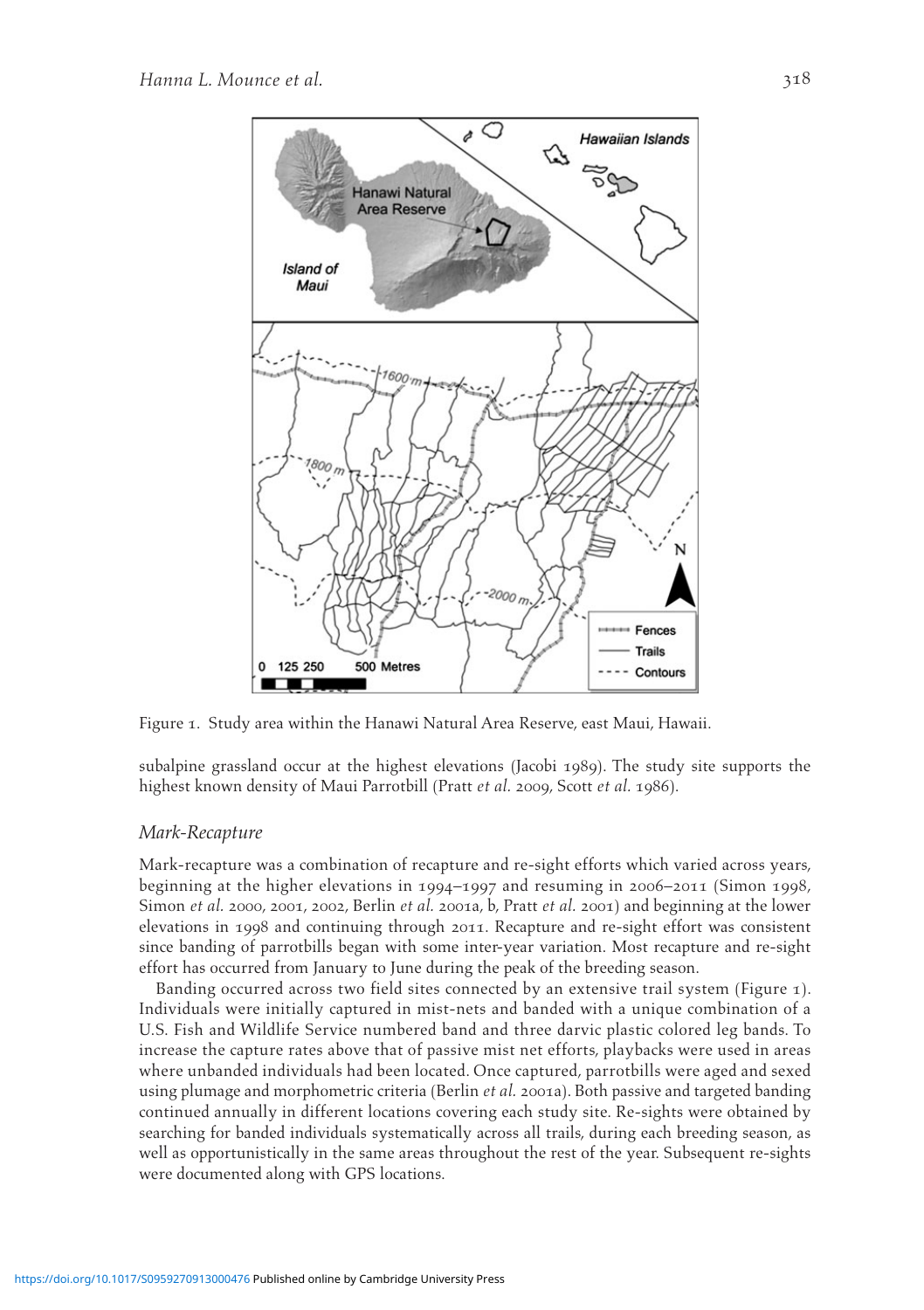#### *Analyses*

 Based on capture, recapture, and re-sight histories from 1994 to 2011 for individually-marked Maui Parrotbill, we used Cormack-Jolly-Seber (CJS) models of live recaptures in program MARK, version 6.0, (White and Burnham 1999) to estimate apparent annual survival  $(\phi)$  and encounter probability  $(\rho)$ . While not explicitly designed for the combination of re-sight and recapture data, CJS is the most appropriate mark-recapture model for this type of data and has been widely used with similar datasets (Nur and Sydeman 1999, Sandercock et al. 2000, Vanderwerf 2009). We used an encounter period of one year given that (i) many individuals were only detected once a year and (ii) that subsequent encounters were often 10–12 months apart. Because of the rugged terrain, the fate of subsequently undetected individuals was unknown, thus the sampled population was defined as open and survival estimates represent apparent survival. Using dates for the initial capture, and all subsequent recaptures and re-sights, we compiled an encounter history for each individual across the 18-year period.

 In separate analyses, Maui Parrotbills were grouped by sex (male or female) and age class (juvenile or adult). Hatch-year (HY, juvenile) parrotbills cannot be conclusively sexed and were excluded from the sex-specific analysis. For each analysis, we started with the simplest model in which  $\phi$ and  $\rho$  were both constant. Using standard model notation, this model is represented as  $\phi(.)\rho(.)$  for each model set (Lebreton *et al.* 1992 ).

 Each model was compared with Akaike's Information Criterion corrected for small sample size using the quasi-likelihood adjustment (QAICc), as calculated by program MARK. The model with the lowest QAIC, value was considered to have the best fit (Burnham and Anderson 2002). To test that the arrangement of our data met expectations based on the assumptions underlying the model, we evaluated goodness-of-fit of our global (highest parameterized) model using the program RELEASE GOF provided in program MARK. We adjusted both analyses to the goodness-of-fit calculated value of *ĉ* (variance inflation factor or lack of fit) from 1,000 simulations before model selection. For both age and sex, we present the most parsimonious model and all models with QAICc weight in addition to the null  $(\phi(.)\rho(.))$ , global  $(\phi(g^*t)\rho(g^*t))$ , and fully time dependent  $(\phi(t)\rho(t))$  models.

#### **Results**

 Between 1994 and 2011, 146 individual Maui Parrotbill were banded in the study area (capture histories can be found in appendices S1 and S2 in the online supplemental materials) and included in the age-specific analysis. Of these, 136 (64 females, 72 males) were included in our sex-specific analysis. Ten were HY birds and were excluded from the sex analysis. The number of individuals recaptured and re-sighted varied each year, an average of 18.11 unique individuals were detected annually.

 The best-fit age-specific and sex-specific models for Maui Parrotbill showed apparent survival that varied with age and sex but was constant across years and showed an encounter probability that varied with time (Table 1, Model 1; Table 2, Model 1; Figure 2). No other models were a reasonable fit for either group. We found strong support for sex-specific differences in survival with males showing higher survival rates than females (males  $0.82 \pm 0.03$ ; females  $0.72 \pm 0.04$ ). We also found juveniles to show lower survival rates than adults (juveniles 0.17  $\pm$  0.15; adults 0.78  $\pm$  0.02) ( Figure 3 ). While our sex-specific model had good fit to the CJS model selected (GOF Test 2 + Test 3  $\chi^2$  = 51.320, df = 57, P-value = 0.687, ĉ = 0.900), our age-specific model did not (GOF Test 2 + Test 3  $\chi^2$  = 56.164, df = 35, P-value = 0.013,  $\hat{c}$  = 1.605) due to insufficient data in the HY group to calculate independent  $\chi^2$  results.

# **Discussion**

 As with most survival studies of an open population, mortality, and emigration cannot be separated and thus survival is likely to be underestimated (Cilimburg *et al.* 2002 ). This effect is especially true in rugged terrain which limits detectability. Even so, adult apparent survival was similar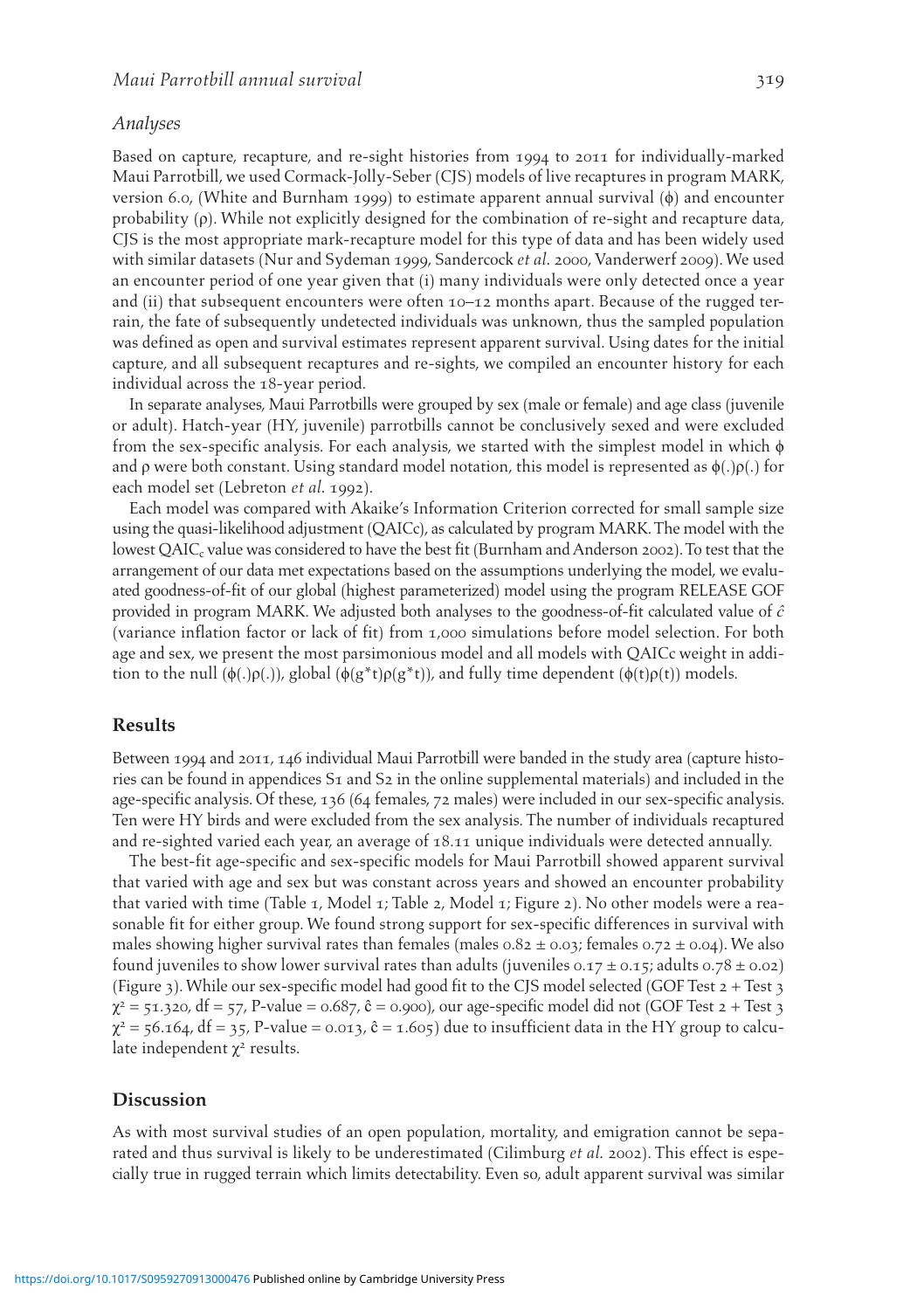Table 1. Apparent survival  $(\phi)$  and encounter probability  $(\rho)$  models for Maui Parrotbill grouped by age (juvenile and adult). Subscripts indicate whether parameters differed among groups (e.g.  $\phi_{\text{ave}}$ ) or time ( $\phi_t$ ) or were constant (φ). Over-dispersion is corrected to 1.605 (ĉ) based on goodness of fit test on global model (φ<sub>age\*t</sub>ρ<sub>age\*t</sub>).  $\Delta Q AIC_c$  is the difference from the best (lowest AIC<sub>c</sub>) model. AIC<sub>c</sub> weight is the relative likelihood of each model.

| #              | Model                                         | $\triangle$ OAICc | QAICc weight | No. Parameters | Deviance |
|----------------|-----------------------------------------------|-------------------|--------------|----------------|----------|
| $\mathbf I$    | $\Phi_{\text{age}}\rho_{\text{t}}$            |                   | 0.8756       | 19             | 153.1149 |
| 2              | $\Phi \cdot \rho_t$                           | 4.6759            | 0.0845       | 18             | 160.1123 |
| 3              | $\Phi_{\text{age}}\rho$ .                     | 7.5464            | 0.0201       |                | 195.6714 |
| $\overline{4}$ | $\Phi$ <sub>.</sub> $\rho_{\text{age}}$       | 8.8355            | 0.0156       |                | 196.9604 |
| 5              | $\Phi_{\text{age}}\rho_{\text{age}}$          | 9.4988            | 0.0076       | 4              | 195.5618 |
| 6              | $\Phi_{\rho}$                                 | 12.5860           | 0.0016       | 2              | 202.7570 |
|                | $\Phi_t \rho_t$                               | 39.1413           | 0.0000       | 33             | 157.6439 |
| 8              | $\Phi_{\text{age}^*t}$ $\rho_{\text{age}^*t}$ | 47.3016           | 0.0000       | 48             | 149.6518 |

to that of other Hawaiian avifauna; Akohekoke *Palmeria dolei* show the highest annual survival of any Hawaiian passerine at 0.95 (Simon *et al.* 2001 ) but the average annual adult survival of 16 Hawaiian passerines averaged  $0.78 \pm 0.03$  (Pratt *et al.* 2009, Woodworth and Pratt 2009). Conversely, juvenile apparent survival was lower than expected. Although the greater dispersal of young can contribute to differences in adult and juvenile survival (Greenwood and Harvey 1982), juvenile parrotbill survival was lower than that demonstrated for other Hawaiian birds. Woodworth and Pratt (2009) reported that the average annual juvenile survival of 13 other Hawaiian passerines was  $0.32 \pm 0.03$ . However, the juvenile parrotbill survival estimate was based on only 10 individuals, which contributes to the large standard error and only a moderate fit to our CJS model. While acknowledging that our estimate lacks precision, juvenile parrotbill survival is certainly lower than that of adults and it would not be surprising if juvenile survival of this species is particularly low. Unpublished data on territory occupancy in the Hanawi study site indicates that most available habitat is occupied. Young birds may be forced into poorer quality habitat, limiting their chances of survival. Although, we currently have little information on juvenile dispersal, and a larger sample size is necessary for a more precise survival estimate, it should be noted that the juvenile individuals included in Vetter *et al.* ( 2012 ) were never re-sighted in the subsequent years of this study. The lack of detection for any of these juvenile individuals in the years that followed, combined with high estimates of juvenile survival during years of low detection probability early on in this study, accounts for the large difference in juvenile survival estimates between the two datasets (Figure 4). Several re-sights of juvenile individuals during years of low overall detection probabilities artificially inflated the early juvenile survival estimates used in Vetter *et al.* ( 2012 ). We appreciate that both datasets are still sparse in their data on juvenile individuals but given that none of the juveniles marked during the years of high detection probabilities were seen again, we believe that this brought the average juvenile survival down to a more representative value.

Table 2. Apparent survival ( $\phi$ ) and encounter probability ( $\rho$ ) models for Maui Parrotbill grouped by sex (juvenile birds omitted). Subscripts indicate whether parameters differed among groups (e.g.  $\phi_{sex}$ ) or time ( $\phi_t$ ) or were constant ( $\phi$ ). Data under-dispersed ( $\hat{c}$  = 0.900) based on goodness-of-fit test on global model ( $\phi_{sex^*t}$ ),  $\hat{c}$  left at 1.00.  $\Delta Q AIC_c$  is the difference from the best (lowest AIC<sub>c</sub>) model. AIC<sub>c</sub> weight is the relative likelihood of each model.

| #              | Model                                       | <b>AOAICc</b> | QAICc weight | No. Parameters | Deviance |
|----------------|---------------------------------------------|---------------|--------------|----------------|----------|
| $\tau$         | $\Phi_{\text{sex}}\rho_{\text{t}}$          |               | 0.7923       | 19             | 349.9260 |
| $\overline{2}$ | $\Phi \cdot \rho_t$                         | 2.6782        | 0.2077       | 18             | 354.9384 |
|                | $\Phi$ . $\rho$ .                           | 55.8461       | 0.0000       | $\overline{2}$ | 442.9450 |
| $\overline{4}$ | $\Phi_t \rho_t$                             | 34.1433       | 0.0000       | 32             | 351.8188 |
|                | $\Phi_{\text{sex}*t}$ $\rho_{\text{sex}*t}$ | 92.2258       | 0.0000       | 64             | 311.8119 |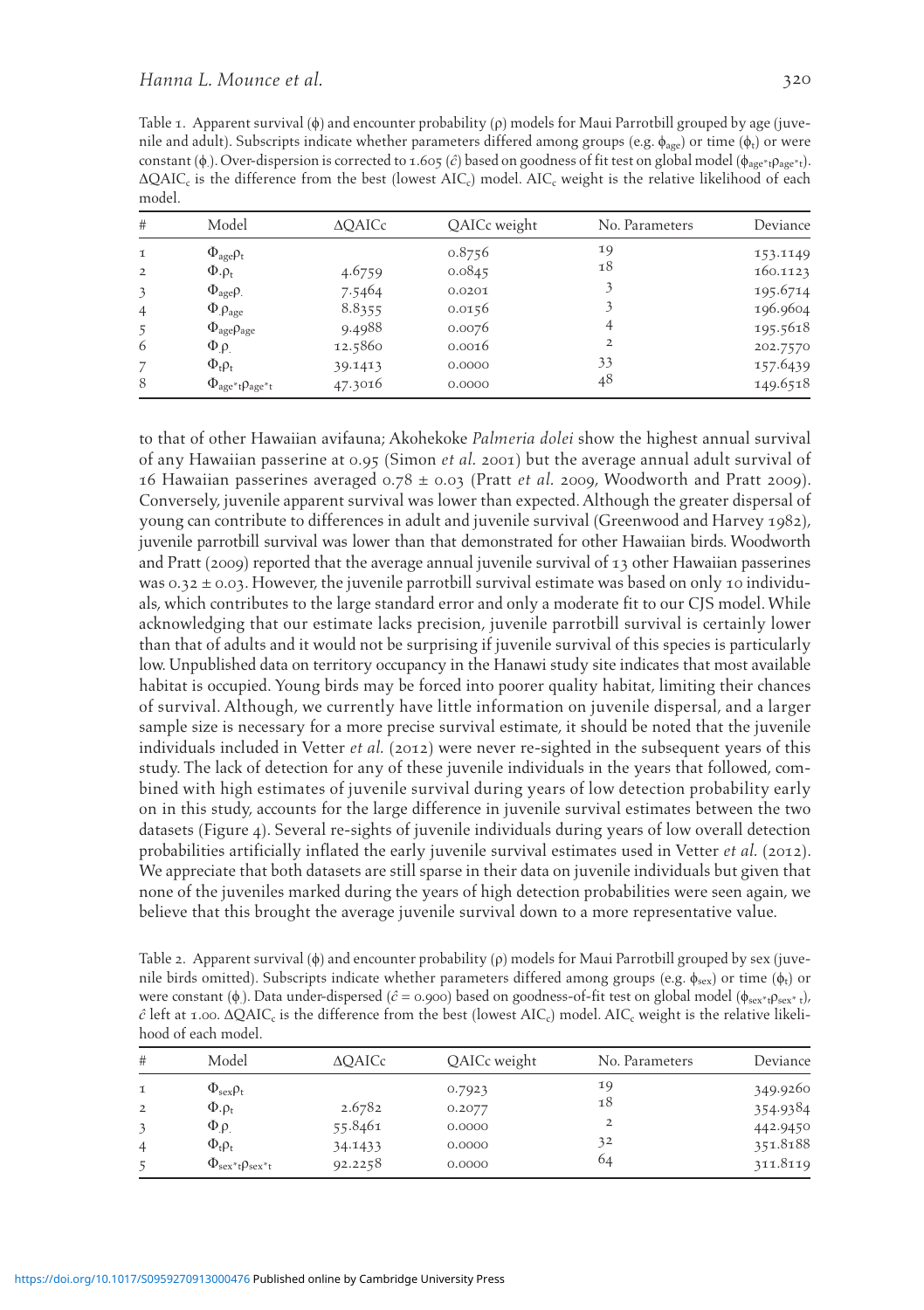

1995 1996 1997 1998 1999 2000 2001 2002 2003 2004 2005 2006 2007 2008 2009 2010 2011

 Figure 2. Encounter probability variation in Maui Parrotbill survival analyses by age (a) and sex (b). Error bars indicate standard error for each year 1995–2010.

 Vetter *et al.* ( 2012 ) also did not detect strong differences in apparent survival between male and female parrotbills. As both analyses were conducted using similar methods, the increased detection probability in the survey years 2008–2011 in this study provided a more robust sample with which to demonstrate the sex-specific apparent survival. We found that Maui Parrotbill maintain strong pair bonds throughout the year and are often seen together. We found little bias for sexspecific encounter probabilities and re-sights were nearly evenly distributed between the sexes (females 410, males 465). Additionally, if we consider the  $\Phi_{\text{sex}}$  p<sub>sex</sub> model (QAICc weight = 0.000), and assume that sex-specific encounter rates had a larger effect than the models suggested, males had a detection probability of 0.457 ( $\pm$  0.043) and females 0.666 ( $\pm$  0.060). As with many species, the difference in apparent survival between males and females is more likely a result of higher reproductive costs for females, a higher rate of depredation, and/or higher emigration rates. While we can only speculate on the latter due to a lack of data, females do incur high energetic demands associated with egg production and incubation and have a higher risk of being depredated on the nest (Fontaine and Martin 2006, Ghalambor and Martin 2001, Nur 1998). Although female parrotbills alone incubate eggs and brood nestlings, the cost of reproduction for females may be similar to the cost to males of establishing and defending territories as well as provisioning females and offspring. Owens and Bennett ( 1994 ) found that provisioning chicks can have a higher direct mortality cost to adults than nest building and incubation. In parrotbills, higher female mortality is more likely the result of higher rates of depredation. Rodents *Rattus* spp. are predators of native island birds and have been documented depredating incubating and brooding females (Atkinson 1977 , Moors *et al.* 1992 , Robertson *et al.* 1994 ). In Hawaii, rats are responsible for the high female mortality in the Oahu Elepaio *Chasiempis ibidis* (Vanderwerf and Smith 2002 ) and may account for the sex-specific survival difference noted in the parrotbill.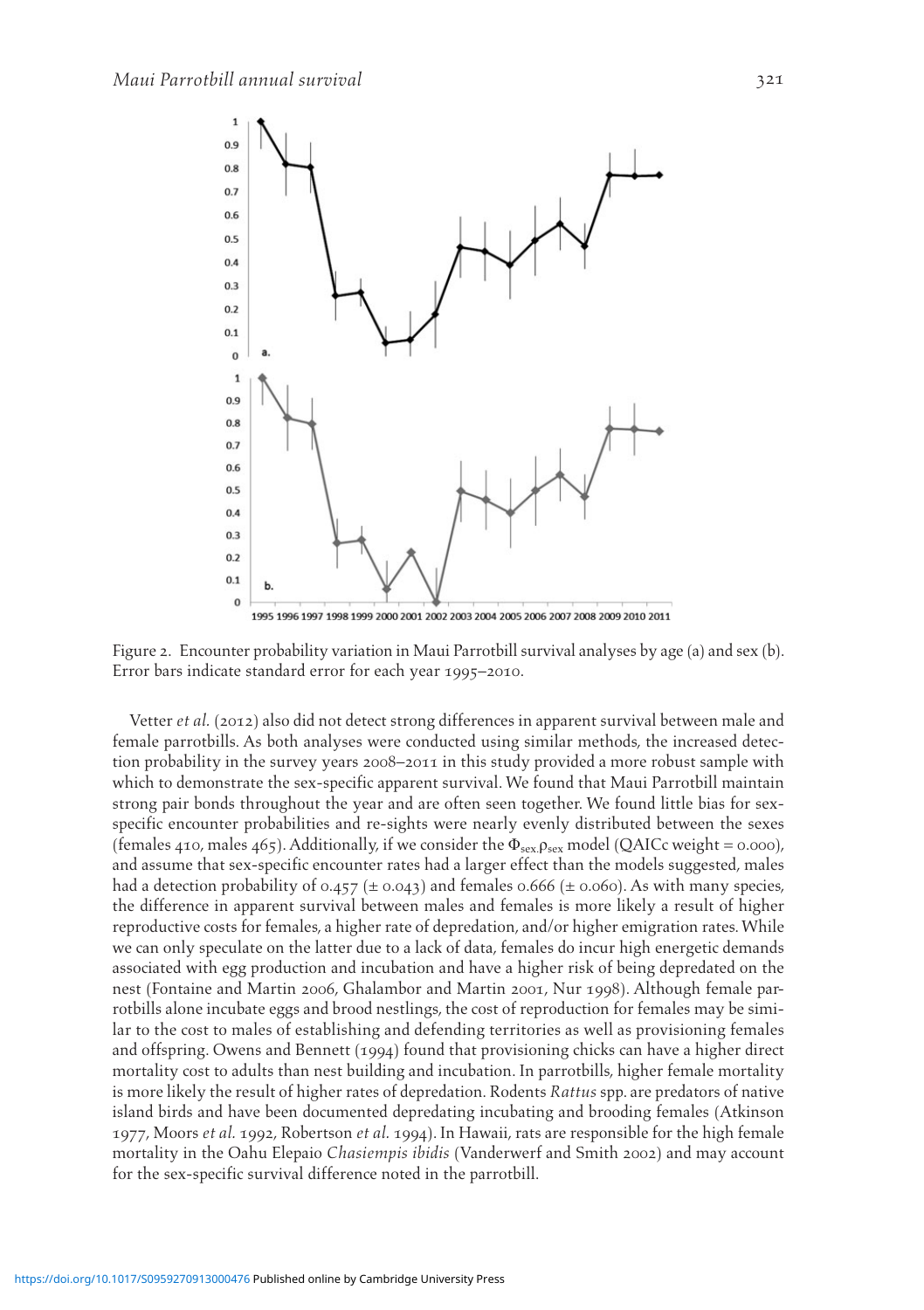

 Figure 3. Apparent survival probability in Maui Parrotbill by sex (a) and age (b). Error bars indicate standard error for each individual group.

 Our highest selected models all incorporated a detection probability that varied considerably through time. Annual survey effort was influenced by the remoteness of our field sites and the rugged terrain. Access to the study area (by helicopter and on foot) was typically influenced by weather. Poor weather further influenced the probability of detecting individuals as re-sighting individuals



 Figure 4. Apparent survival for juvenile Maui Parrotbill varied much more through time than did adult apparent survival illustrating the limitations of using a smaller dataset may distort the results to suggest higher juvenile survival.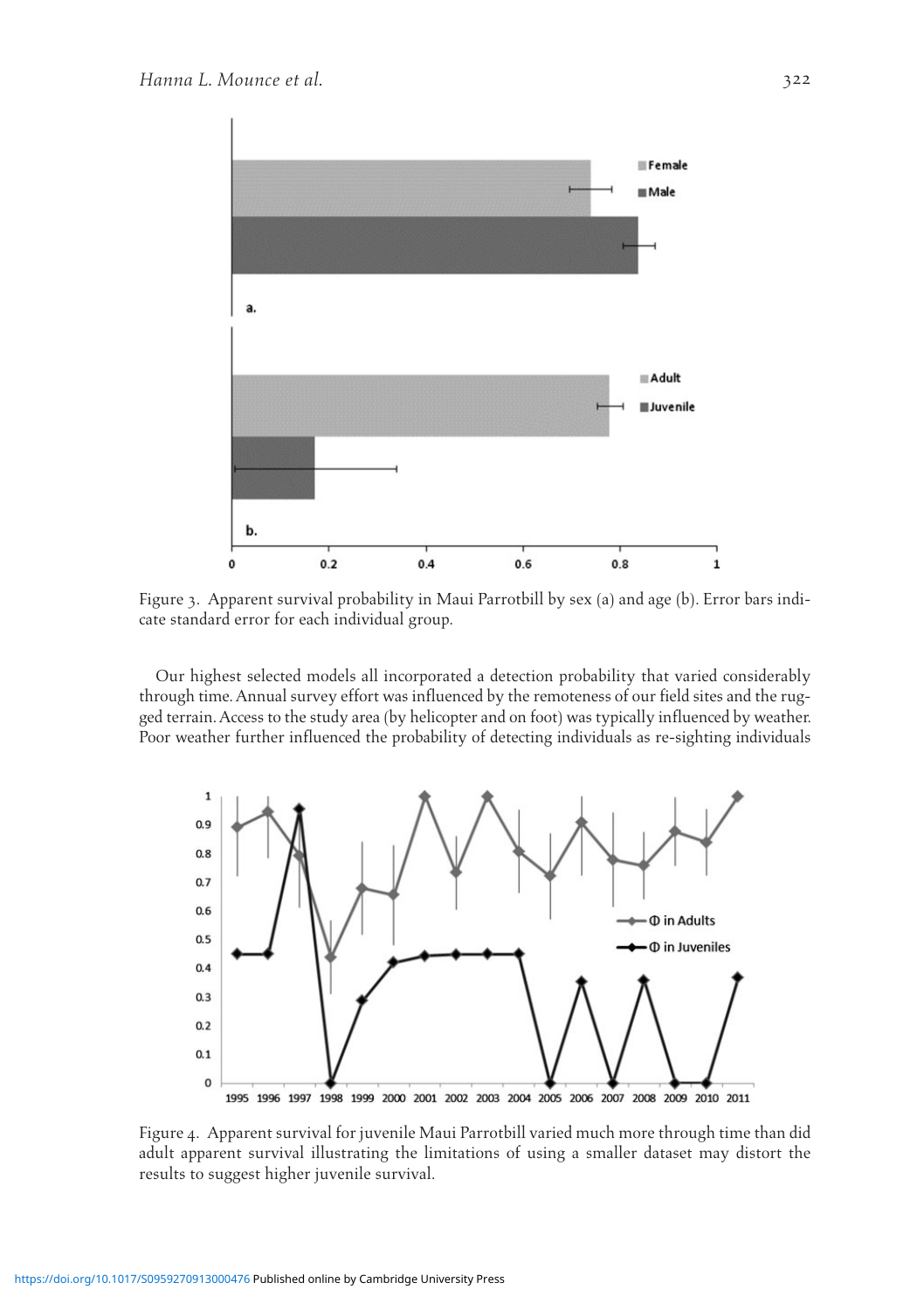in rain or mist was difficult. Despite uneven detection probabilities, the differences in survival estimates between this study and Vetter *et al.* ( 2012 ) illustrates the importance of long-term datasets for rare and cryptic species as well as those which may provide a scarcity of data within any period of years. We analysed just the 2003–2011 datasets using the same methodologies to better understand the differences between these two studies. While the first portion of this dataset used in Vetter *et al.* (2012) may have overestimated juvenile survival and was not able to resolve sex-based differences in apparent survival, the same is true of the latter half of the dataset when considered independently. Although these years had very high detection probabilities associated with them, and found similarly low juvenile survival, this subset of data had unresolved model rankings.

 Our results suggest that conservation management focused on increasing female (and possibly juvenile) survival would likely benefit the recovery of the Maui Parrotbill population. Male survival would appear to be high for a small passerine, but although not necessarily so for a tropical species (see Vanderwerf 2009). Landscape-scale rodent control would likely benefit the parrotbill and other native forest birds on Maui. Female survival of the Oahu Elepaio has been shown to increase following rodent control (Vanderwerf and Smith 2002 ). Other strategies could include intensive management such as supplementary feeding. Food supplementation has been a successful strategy in recovering endangered birds including the San Clemente Loggerhead Shrike *Lanius ludovicianus mearnsi* (Heath *et al.* 2008 ), Florida Scrub Jay *Aphelocoma coerulescens* (Schoech *et al.* 2008 ), Hihi *Notiomystis cincta* (Castro *et al.* 2003 ), and Kakapo *Strigops habroptila* (Clout *et al.* 2002) and has served as a short-term measure to support populations while longer-term habitat restoration occurs.

 Finally, restoring high elevation forests that are buffered from extreme weather and that have a high abundance of koa trees may provide the greatest opportunity to increase the parrotbill population size (Becker *et al.* 2010 , Simon *et al.* 1997 , U.S. Fish and Wildlife Service 2006). More data may be able to resolve our juvenile survival estimates for this model. If juvenile survival is indeed low as a result of all suitable habitats being already occupied, the addition of new high quality habitat may be the only management strategy capable of increasing juvenile survival. Currently 1,100 ha of mesic koa forest is being restored on leeward east Maui, possibly the single most significant conservation action taken for the parrotbill since the exclusion of feral ungulates from Hanawi in 1997. Experimental releases of Maui Parrotbill into this habitat are scheduled to occur in the next five years.

## **Supplementary Material**

The supplementary materials for this article can be found at journals.cambridge.org/bci.

# **Acknowledgements**

 This study was conducted by the Maui Forest Bird Recovery Project, a project administered and funded by the Pacific Cooperative Studies Unit, University of Hawaii, the State of Hawaii Department of Land and Natural Resources, Division of Forestry and Wildlife, and the U.S. Fish and Wildlife Service. The Division of Forestry and Wildlife, and the Pacific Island Office of the U.S. Fish and Wildlife Service provided scientific input, access into the Hanawi Natural Area Reserve and the required state and federal permits. We would like to thank the following partners for logistical support and access to their properties: the Hawaii Natural Area Reserves System Commission, Haleakala National Park, Haleakala Ranch, The Nature Conservancy, Tri-Isle RC and D, Pacific Helicopters, and Windward Aviation. We would like to thank Thane Pratt, John Simon, Paul Baker, and Stuart Pimm for use of their banding and re-sight data. We are grateful to Rick Camp and the Hawaii Forest Bird Interagency Database Project for providing population estimates and densities from historical and recent bird surveys. This manuscript was greatly improved by the help of Eben Paxton and one anonymous reviewer. Finally, we thank all of the seasonal biologists who assisted in the strenuous data collection for this study.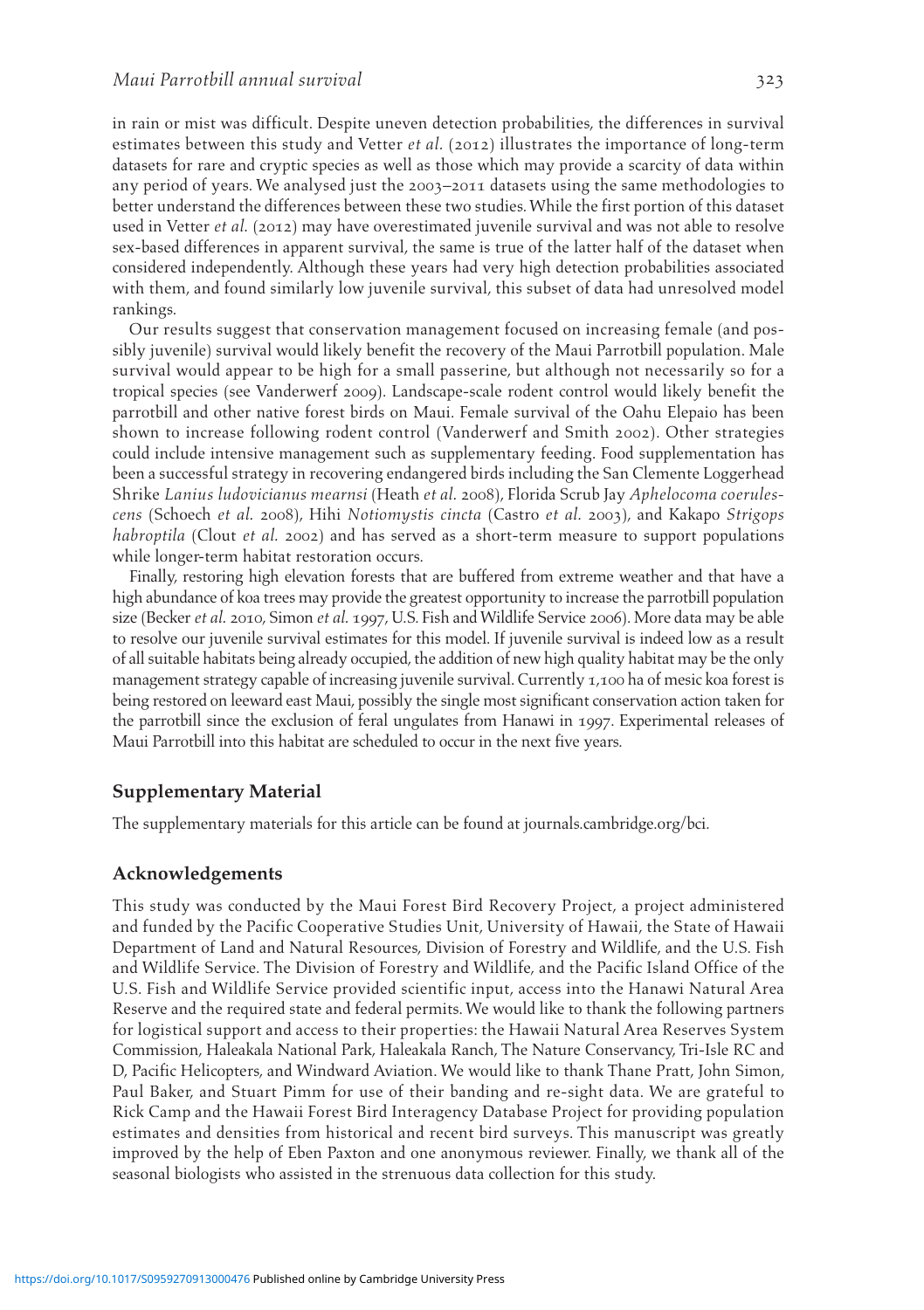# **References**

- Anders, A. D. and Marshall, M. R.  $(2005)$  Increasing the accuracy of productivity and survival estimates in assessing landbird population status . *Conserv. Biol.* 19 : 66 – 74 .
- Atkinson, C. T. and LaPointe, D. A. (2009) Ecology and pathogenicity of avian malaria and pox. Pp 234-252 in *Conservation biology of Hawaiian forest birds: Implications for island avifauna* . Reston, Virginia : Yale University Press.
- Atkinson, I. A. E. (1977) A reassessment of factors, particularly *Rattus rattus* , that influenced the decline of endemic forest birds in the Hawaiian Islands. *Pacific Sci.* 31: 109-133.
- Becker, C. D., Mounce, H. L., Rassmussen, T. A., Rauch-Sasseen, A., Swinnerton, K. J. and Leonard, D. L. (2010) Nest success and parental investment in endangered Maui Parrotbill (*Pseudonestor xanthophrys*) with impacts for recovery . *Endangered Species Res.* N278: 189-194.
- Beissinger, S. R. and Westphal, M. I. (1998) On the use of demographic models of population viability in endangered species management. *J. Wildl. Manage.* 62: 821-841.
- Berlin, K. E., Simon, J. C., Pratt, T. K., Baker, P. E. and Kowalsky, J. R. (2001a) Age and sex determination of the Maui Parrotbill . *J. Field Ornithol.* 72: 12-21.
- Berlin, K. E., Simon, J. C., Pratt, T. K., Kowalsky, J. R. and Hotfield, J. S. (2001b) Akohekohe response to flower availability: seasonal abundance, foraging, breeding, and molt. *Stud. Avian Biol.* 22: 202-212.
- BirdLife International ( 2012 ) *Pseudonestor xanthophrys* . In IUCN 2012. *IUCN Red List of threatened species* . Version 2012.2 , www. iucnredlist.org. Downloaded on 27 May 2013.
- Brinck, K. W., Camp, R. J., Gorresen, P. M., Leonard, D. L., Mounce, H. M., Iknayan, K. J. and Paxton, E. H. (2012) 2011 Kiwikiu (Maui Parrotbill) and Maui Alauahio abundance estimates and the effect of sampling effort on power to detect a trend. University of Hawaii at Hilo: Hawaii Cooperative Studies Unit (Technical Report HCSU-035) .
- Burnham, K. P. and Anderson, D. R. (2002) *Model selection and multimodel inference: A practical information-theoretic approach* . New York, NY: Springer-Verlag.
- Castro, I., Brunton, D. H., Mason, K. M., Ebert, B. and Griffiths, R. (2003) Life history traits and food supplementation affect productivity in a translocated population of the endangered Hihi (Stitchbird, *Notiomystis cincta* ) . *Biol. Conserv.* 114 :  $271 - 280.$
- Chase, M. K., Nur, N. and Geupel, G. R. (1997) Survival, productivity, and abundance in a Wilson's Warbler population . *Auk* 114 :  $354 - 366.$
- Cilimburg, A. B., Lindberg, M. S., Tewksbury, J. J., Hejl, S. J. and Thompson, F., III. (2002) Effects of dispersal on survival probability of adult yellow warblers (Dendroica petechia). Auk 119: 778-789.
- Clout, M. N., Elliott, G. P. and Robertson, B. C. ( 2002 ) Effects of supplementary feeding on the offspring sex ratio of kakapo: a dilemma for the conservation of a polygynous parrot. *Biol. Conserv.* 107: 13-18.
- DeSante, D. F. and Burton, K. M. (1994) The monitoring avian productivity and survivorship (MAPS) program third annual report (1992) . *Bird Populations* 2 : 62 – 89 .
- Eberhardt, L. L.  $(1985)$  Assessing the dynamics of wild populations . *J. Wildl. Manage.* 49: 997-1012.
- Fontaine, J. J. and Martin, T. E. (2006) Parent birds assess nest predation risk and adjust their reproductive strategies . *Ecol. Lett.* 9 :  $428 - 434$ .
- Gardali, T. and Nur, N. (2006) Site-specific survival of Black-Headed Grosbeaks and Spotted Towhees at four sites within the Sacramento Valley, California . *Wilson J. Ornithol.* 118 : 178-186.
- Ghalambor, C. K. and Martin, T. E.  $(2001)$  Fecundity-survival trade-offs and parental risk-taking in birds. Science 292: 494-497.
- Gorreson, P. M., Camp, R. J., Reynolds, M. H., Woodworth, B. L. and Pratt, T. K. (2009) Status and trends of native Hawaiian songbirds. Pp. 108-136 in *Conservation biology of Hawaiian forest birds: Implications for island avifauna*. Reston, Virginia: Yale University Press.
- Greenwood, P. J. and Harvey, P. H. (1982) The natal and breeding dispersal of birds . *Annu. Rev. Ecol. Systemat.* 13: 1-21.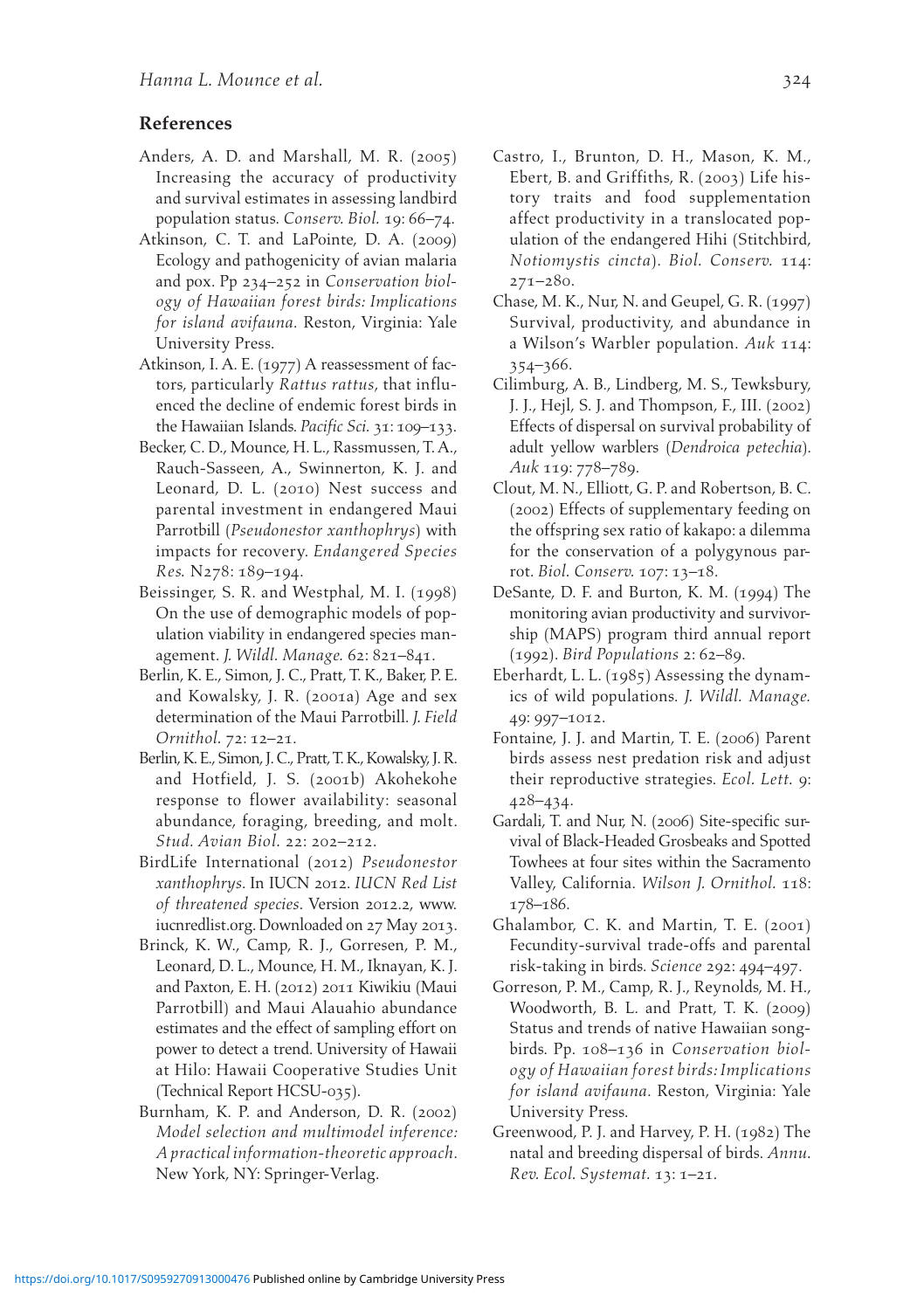- Heath, S. R., Kershner, E. L., Cooper, D. M., Lynn, S., Turner, J. M., Warnock, N., Farabaugh, S., Brock, K. and Garcelon, D. K. ( 2008 ) Rodent control and food supplementation increase productivity of endangered San Clemente Loggerhead Shrikes ( *Lanius ludovicianus mearnsi* ) . *Biol. Conserv.* 141 :  $2506 - 2515$ .
- Jacobi, J. D. (1989) Vegetation maps of the upland plant communities on the islands of Hawai'i, Maui, Moloka'i, and Lana'i. University of Hawaii: Cooperative National Park Resources Study Unit (Technical Report no. 68) .
- Johnson, M. D., Sherry, T. W., Holmes, R. T. and Marra, P. P. (2006) Assessing habitat quality for a migratory songbird wintering in natural and agricultural habitats. Conserv. *Biol.* 20: 1433-1444.
- Lack, D. (1954) *The natural regulation of animal numbers* . Oxford, UK : Clarendon Press.
- Lebreton, J., Burnham, K. P., Clobert, J. and Anderson, D. R. (1992) Modelling survival and testing biological hypotheses using marked animals: a unified approach with case studies. *Ecol. Monogr.* 62: 67-118.
- Lebreton, J., Pradel, R. and Clobert, J. (1993) The statistical analysis of survival in animal populations. *Trends Ecol. Evol.* 8: 91-95.
- Malcolm, T. R., Swinnerton, K. J., Groombridge, J. J., Sparklin, B. D., Brosius, C. N., Vetter, J. P. and Foster, J. T. (2008) Ground-based rodent control in a remote Hawaiian rainforest on Maui. *Pacific Conserv. Biol.* 14: 206-214.
- Martin, T. E. (2002) A new view of avian lifehistory evolution tested on an incubation paradox . *Proc. Roy. Soc. London: Biol. Sci.* 269: 309-316.
- Moors, P. J., Atkinson, I. A. E. and Sherley, G. H. (1992) Reducing the rat threat to island birds. *Bird Conserv. Internatn.* 2:  $279 - 286$ .
- Mountainspring, S. (1987) Ecology, behavior, and conservation of the Maui Parrotbill. *Condor* 89: 24-39.
- Noon, B. R. and Sauer, J. R. (1992) Population models for passerine birds: structure, parameterization, and analysis. Pp.  $441 - 464$  in D. R. McCullough and R. H. Barrett, eds. *Wildlife 2001: Populations*. The Netherlands: Springer.
- Nur, N. (1998) The cost of reproduction in birds: an examination of the evidence. Ardea 76:  $151 - 162$ .
- Nur, N. and Sydeman, W. J. (1999) Survival, breeding probability and reproductive success in relation to population dynamics of Brandt's Cormorant *Phalacrocorax penicillatus*. *Bird Study* 46: S92-103.
- Owens, I. P. F. and Bennett, P. M.  $(1994)$  Mortality costs of parental care and sexual dimorphism in birds . *Proc. Roy. Soc. London: Biol. Sci.* 257: 1-8.
- Perkins, R. C. L. (1903) Vertebrata. Pp. 365-466 in D. Sharp , ed. *Fauna Hawaiiensis* . Cambridge, UK: Cambridge University Press.
- Porneluzi, P. A. and Faaborg, J. (1999) Seasonlong fecundity, survival, and viability of ovenbirds in fragmented and unfragmented landscapes. *Conserv. Biol.* 13: 1151-1161.
- Pratt, T. K., Atkinson, C. T., Banko, P. C., Jacobi, J. D. and Woodworth, B. L. (2009) *Conservation biology of Hawaiian forest birds: Implications for island avifauna* . Reston, Virginia: Yale University Press.
- Pratt, T. K., Simon, J. C., Farm, B. P., Berlin, K. E. and Kowalsky, J. R. (2001) Home range and territoriality of two Hawaiian honeycreepers, the Akohekohe and Maui Parrotbill. Condor 103: 746-755.
- Robertson, H. A., Hay, J. R., Saul, E. K. and McCormack, G. V. (1994) Recovery of the Kakerori: and endangered forest bird of the Cook Islands. *Conserv. Biol.* 8: 1078-1086.
- Sandercock, B. K., Beissinger, S. R., Stoleson, S. H., Melland, R. R. and Hughes, C. R. ( 2000 ) Survival rates of a neotropical parrot: implications for latitudinal comparisons of avian demography. *Ecology* 81: 1351-1370.
- Schoech, S. J., Bridge, E. S., Boughton, R. K. and Reynolds, S. J. (2008) Food supplementation: A tool to increase reproductive output? A case study in the threatened Florida Scrub-Jay. *Biol. Conserv.* 141: 162-173.
- Scott, J. M., Mountainspring, S., Ramsey, F. L. and Kepler, C. B. (1986) Forest bird communities of the Hawaiian Islands: Their dynamics, ecology, and conservation . *Stud. Avian Biol.* 9: i-xii.
- Simon, J. C. (1998) Nest relocation using PVC "spotters". *J. Field Ornithol.* 69: 644–646.